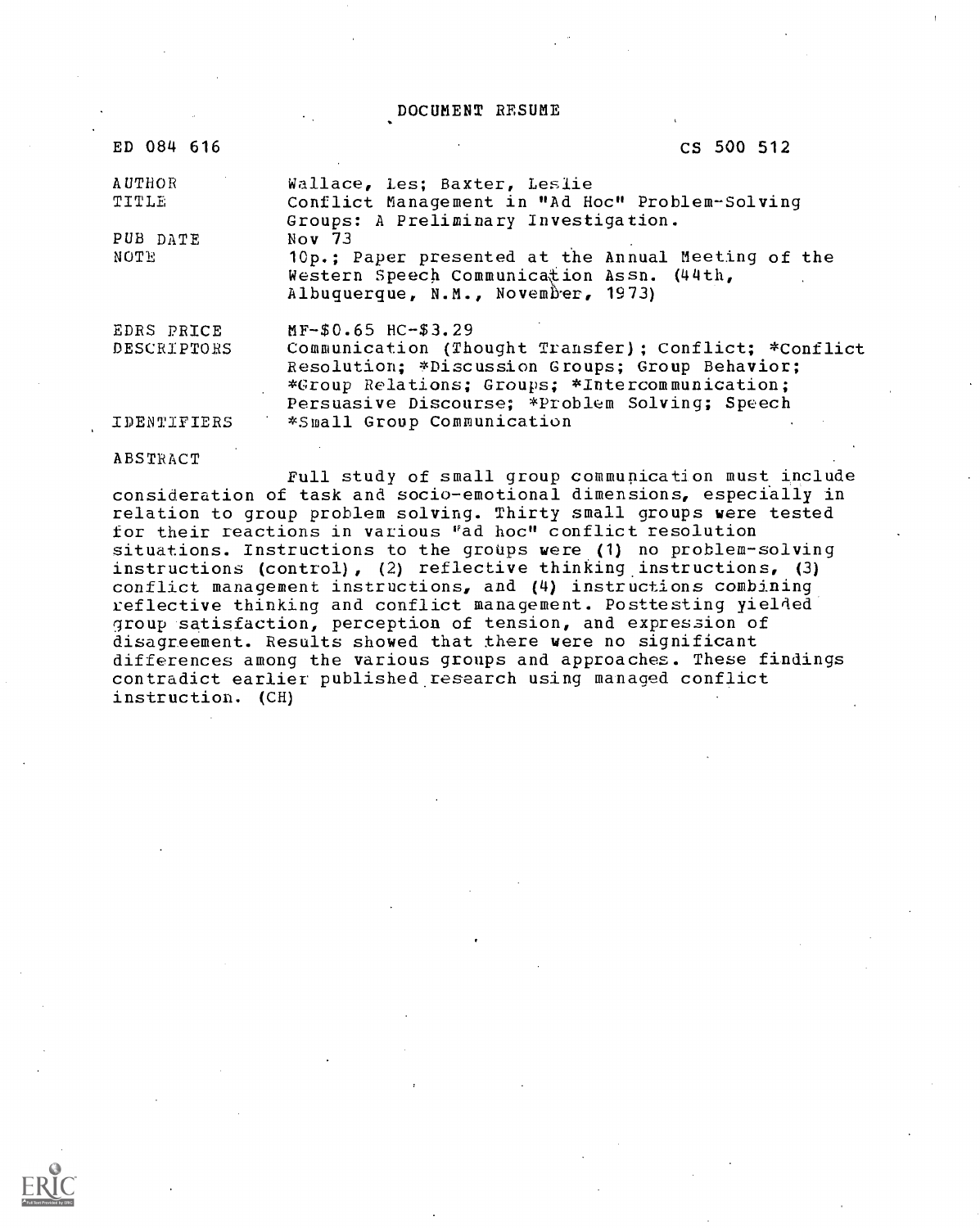U.S. GEPARTMENT OF HEALTH.<br>
EDICATION & WELFARE<br>
NATIONAL INSTITUTE OF<br>
THIS DOCUMENT HAS BEEN REPRO<br>
DUCED EXACTLY AS RECEIVED FROM<br>
THE PERSON OR ORGANIZATION ORIGIN<br>
ATING IT POINTS OF VIEW OR OPINIONS<br>
STATED DO NOT NE SENT OFFICIAL NATIONAL INSTITUTE OF<br>EDUCATION POSITION OR POLICY

# CONFLICT MANAGEMENT IN AD HOC PROBLEM-SOLVING GROUPS: A PRELIMINARY INVESTIGATION

Les Wallace Department of Speech and Theatre Arts Colorado State University Fort Collins,' Colorado 80521

> "PERMISSION TO REPRODUCE THIS COPY RIGHTED MAT<sup>CHIAL</sup> HAS BEEN GRANTED BY Les Wallace Leslie Baxter

 $\sim$ 

08467

 $\sum_{i=1}^{n}$ W

500512

| Abstract |
|----------|
|          |
|          |
|          |

Leslie Baxter Department of Speech University of Oregon Eugene, Oregon 97403

 $r^{2}$ 

Abstract BUILD OUTSIDE THE REPRO.<br>DUCTION OUTSIDE OURS PERMISSION OF THE COPYRIGHT FO ERIC AND ORGANIZATIONS OPERATING UNDER AGREEMENTS WITH THE NATIONAL IN. STITUTE OF EDUCATION FURTHER REPRO. OWNER

Small group researchers have long recognized the delicate equilibrium between task and socio-emotional dimensions necessary for effective group problem-solving, yet, most investigators have examined these two dimensions separately.

Discussion disagreement, or substantive conflict, is a group phenomenon affecting both task and socio-emotional dimensions. Idea conflict has been established as a requisite for creativity in problem-solving, yet, groups often avoid substantive disagreement in order to prevent the occurrence of affective or interpersonal conflict. The present study investigates the ability of different problem-solving instructions to establish a climate of creative conflict for ad hoc, untrained problem-solving groups. The study is directed toward balancing the task and socioemotional concerns of groups through written instruction for problem-solving.

Thirty ad hoc groups lacking prior training in group discussion were randomly assigned to four experimental conditions: no problem-solving instructions (control); reflective thinking instructions; conflict management instructions; instructions combining both reflective thinking and conflict management. Groups solved one of Maier's human relations problems and responded to post-discussion questionnaires designed to measure group satisfaction, perception of tension, and expression of disagreement. Results revealed no significant differences on solution quality or post-discussion questionnaire data. These findings contradict earlier published research using managed conflict instructions. Implications for further research are discussed.

> Presented to the 44th Annual Convention of the Western Speech Communication Association Albuquerque, New Mexico, November 1973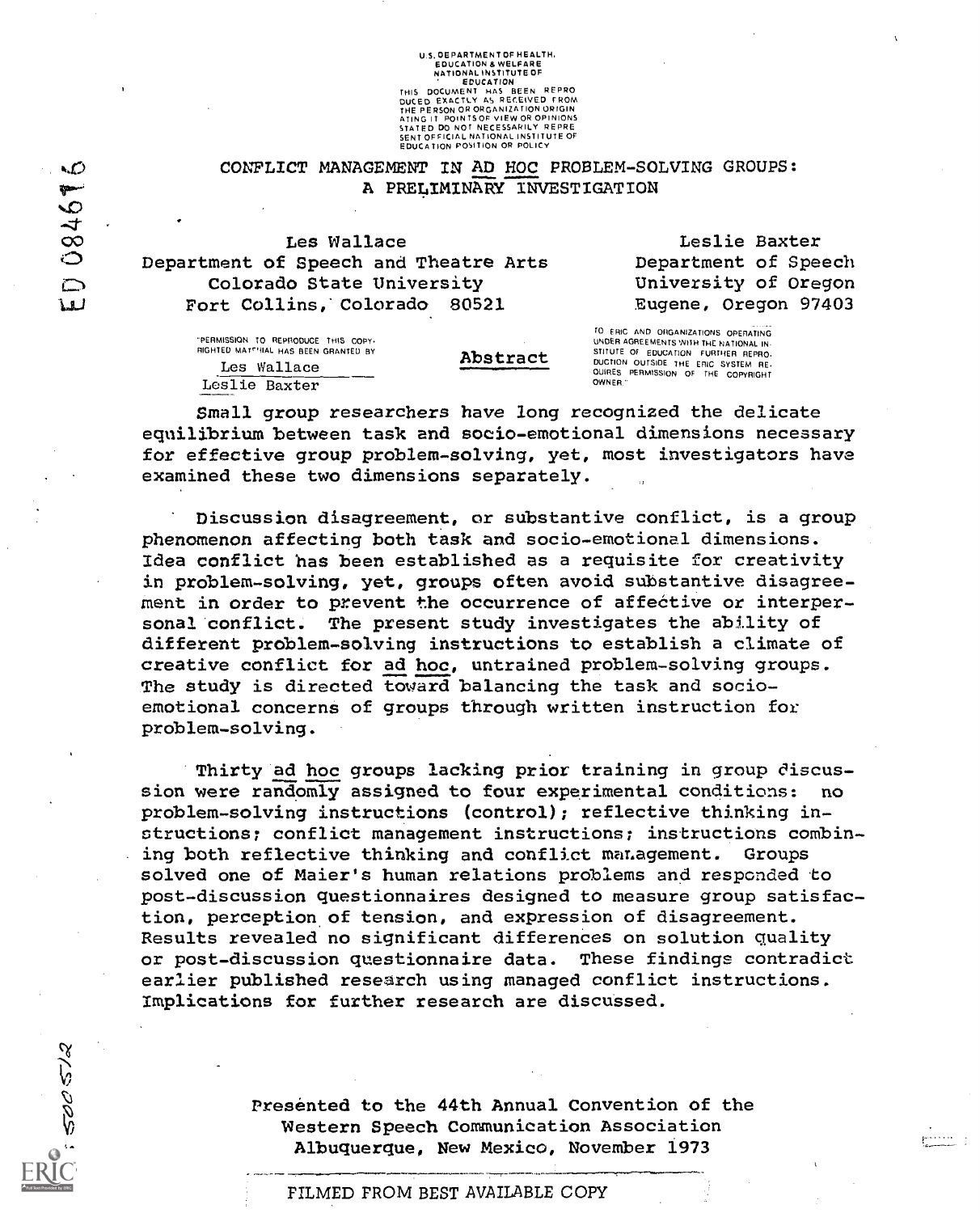# CONFLICT MANAGEMENT IN AD HOC, PROBLEM-SOLVING GROUPS: A PRELIMINARY INVESTIGATION

The literature on small group dynamics has consistently recognized the two primary dimensions of a problem-solving group to be the "task" and "socioemotional" dimensions.<sup>1</sup> Group efforts to meet task requirements set in motion changes in the socio-emotional relationships thereby requiring the group to maintain a delicate balance--equilibrium--between the two concerns if the group is to reach satisfactory solutions with any degree of group satisfaction.<sup>2</sup> It is apparent that group communication training must respond to these two prime areas of concern with training in methodology and communication skills that will aid groups in maintaining that equilibrium. However, in a recent criticism of group communication research, Fisher indicated that small group researchers and trainers have almost always examined the two dimensions separately.<sup>3</sup> Problem-solving techniques and training have emphasized either a rational (task) approach which outlines developmental steps in problem-solving, or, a process (socio-emotional) approach that manages interpersonal relations to lead to creative problem-solving and not to failure and dissatisfaction.

The traditional approach to group problem-solving has focused on the task dimension through training in rational patterns of discussion. The most popular rational technique has been Dewey's reflective thinking pattern. However, Bayless recently concluded that "there is little empirical evidence to support the reflective thinking pattern."<sup>4</sup> Bormann also suggests that the unique superiority of Dewey's reflective thinking is an assumption in need of question.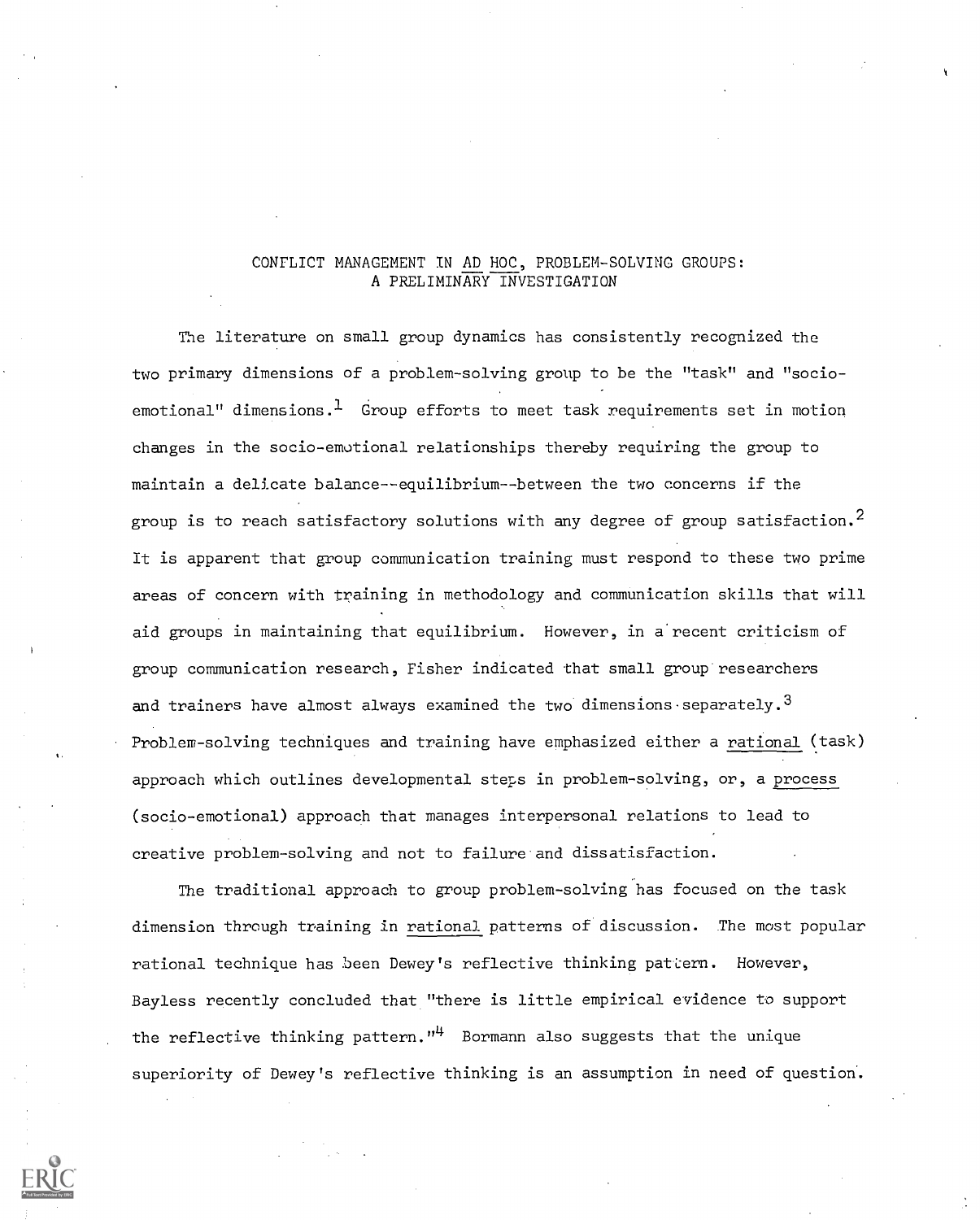He further notes: "The student who makes a radical assumption of rationality will often find his work in groups frustrating."<sup>5</sup>

In response to this realistic appraisal of group experience, a second major approach to group problem-solving effectiveness has focused on the socioemotional dimension. Group training in this dimension has been known as "process," "human relations," or "T-group training" experience.  $6$  Although considerable research documents the effects of the "process" method, little comparative data exists between the rational and process approaches. Pyke and Neely found groups trained in both approaches to be superior to untrained groups but found no significant differences in effectiveness between groups trained traditionally (rationally oriented) or with a sensitivity method.<sup>7</sup> Larson and Gratz compared groups having coursework in the process approach with groups having coursework in the rational approach and found the groups with process orientation to be significantly more accurate in solving the test problems.<sup>8</sup>

Concluding that these two basic approaches deserve more investigation, the authors read with interest a recent article by Jay Hall that attempted to establish the validity of a set of instructions for governing group behavior during problem-solving.<sup>9</sup> Hall and Watson have developed a set of instructions designed to promote effective conflict management in problem solving groups. In a recent comparison of groups that received their conflict management instructions vs. control groups, Hall found significant improvement in decision quality in groups using a conflict management technique. He concluded:

> ...the uninstructed [control] groups responded to internal conflict with compromises, which may have eased group tensions, but did not improve the group's decision. Instructed groups ... used conflict to their advantage as an opportunity for creativity .10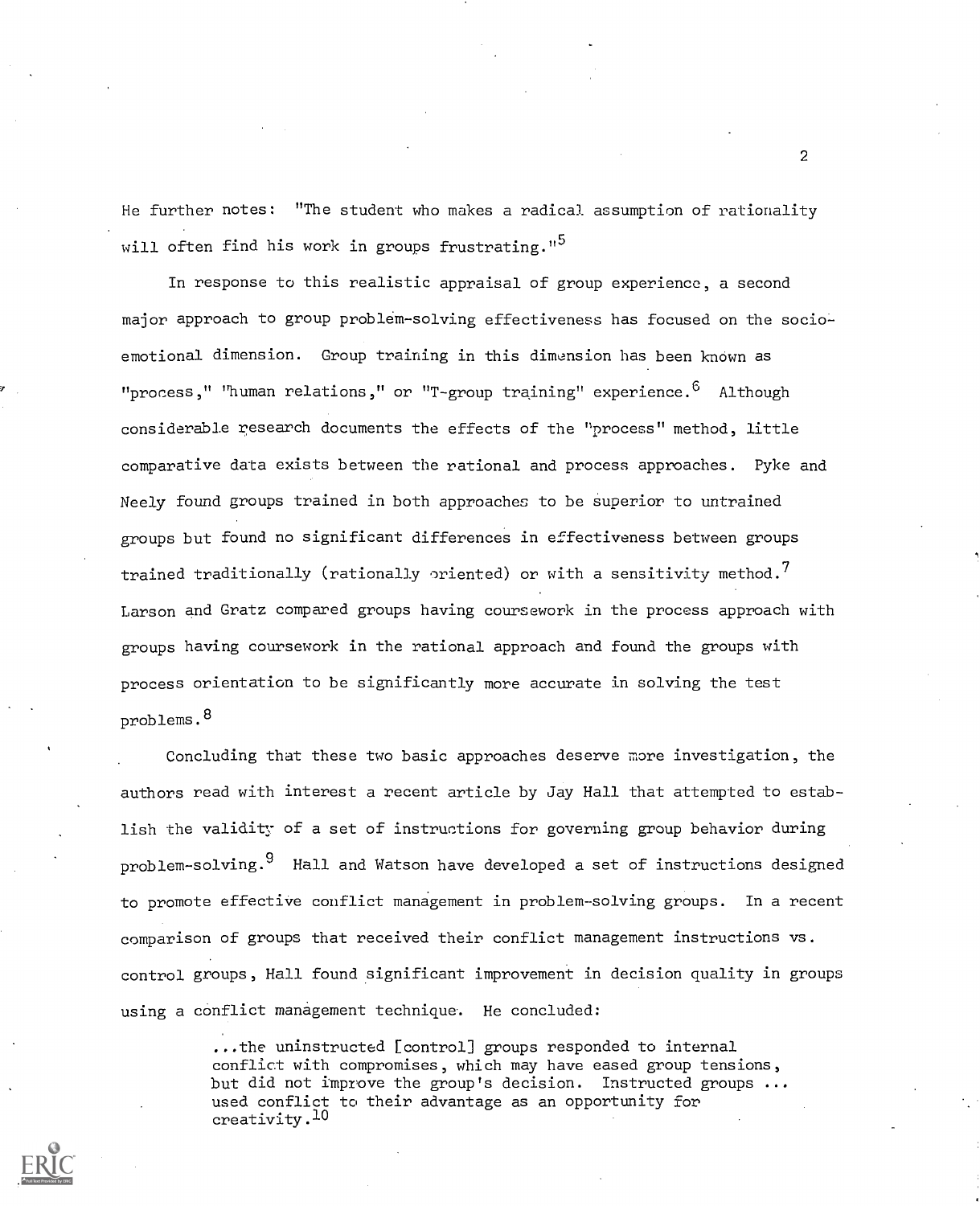This finding is significant to the present discussion when one recognizes that one of the foremost functions of the process method is the successful management of conflict and disagreement.  $^{11}$ 

The necessity for idea conflict has been established as a requisite for creativity in problem-solving. $^{12}$  However, groups often avoid idea conflict (substantive conflict) in order to prevent the occurrence of interpersonal conflict (affective conflict). Gouran and Baird recently observed this phenomenon in a small group experiment where. they found groups to have "a relatively low level of tolerance for disagreement. For each instance of disagreement on the average, the group changed the theme on which the members were focusing three statements later." $13$  Bormann has also noticed this tendency and categorized it "approach-withdrawal behavior. $"^{14}$  There is a tendency for groups to reduce the strain on the socio-emotional dimension by simply avoiding disagreement. Marvin Shaw recently commented regarding this tendency:

> When the task is being solved, one member may be dissatisfied with the proposed solution but believe that he is the only dissatisfied member--so he remains silent. Or more than one member may react this way. A solution or decision may be accepted that most members find unsatisfactory. This result is most likely to occur with difficult tasks where the correct solution or procedure is not-so readily discovered by the group. When a member can signal his feelings about proposed solutions without disrupting group interaction, he presumably feels freer to do so, and this information leads the group to reconsider faulty decisions, thus resulting in better group performance.<sup>15</sup>

Norman Maier, et. al., have found that differences in opinions and ideas among group members need not lead to dissatisfaction and unpleasant experiences but rather can lead to constructive and creative problem-solving.<sup>16</sup> Process training provides groups with the tools for reducing the strain on the socioemotional dimension frequently caused by substantive conflict; such training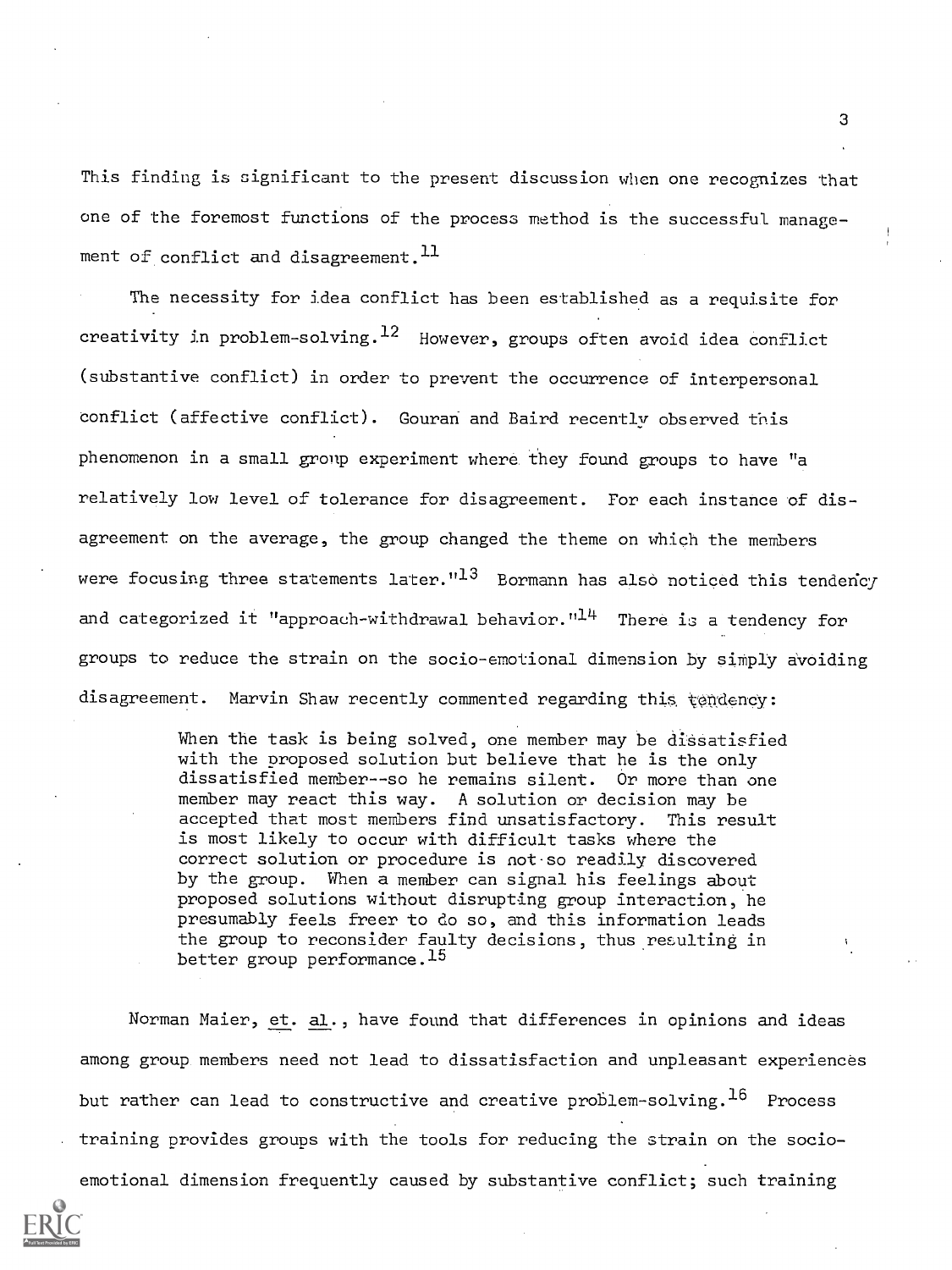helps the groups maintain the proper balance necessary for solution quality and group satisfaction.

The results of the Hall experiment stirred the present authors to speculate upon the possible applications of the Hall and Watson "process" oriented instructions for ad hoc, untrained groups. For groups lacking instruction and pronounced histories, past study and investigation offers little guidance in the selection of the most effective discussion method. The present study, therefore. is designed to compare "rational" and "process" approaches in ad hoc groups lacking prior instruction in problem-solving. Additionally, the combined effect of the process and rational techniques will be examined in an effort to further the theoretical understanding of the relationship between the task and socio-emotional dimensions. The Watson and Hall technique will be used to create the process condition. As the traditional rational model, Dewey's reflective thinking pattern is perhaps the most representative and thus the model of comparison to be used in this project.

PROCEDURES: A total of 38 groups (32 four-person and 6 five-person) were randomly composed from undergraduate communication courses. Subjects were screened so as to include only those without prior instruction in group problemsolving. The experiment ran early in the term before the subjects had opportunity to engage in orienting behavior. All groups discussed the same problem, one constructed and validated by Maier. $^{17}$  Group solutions were rated to be of high or low quality by three judges using criteria established by Maier.  $^{18}$  Cohen's coefficient of agreement indicated a high degree of interjudge agreement,  $K_{\text{ave}} = .72.19$ 

 $\mathbf{u}$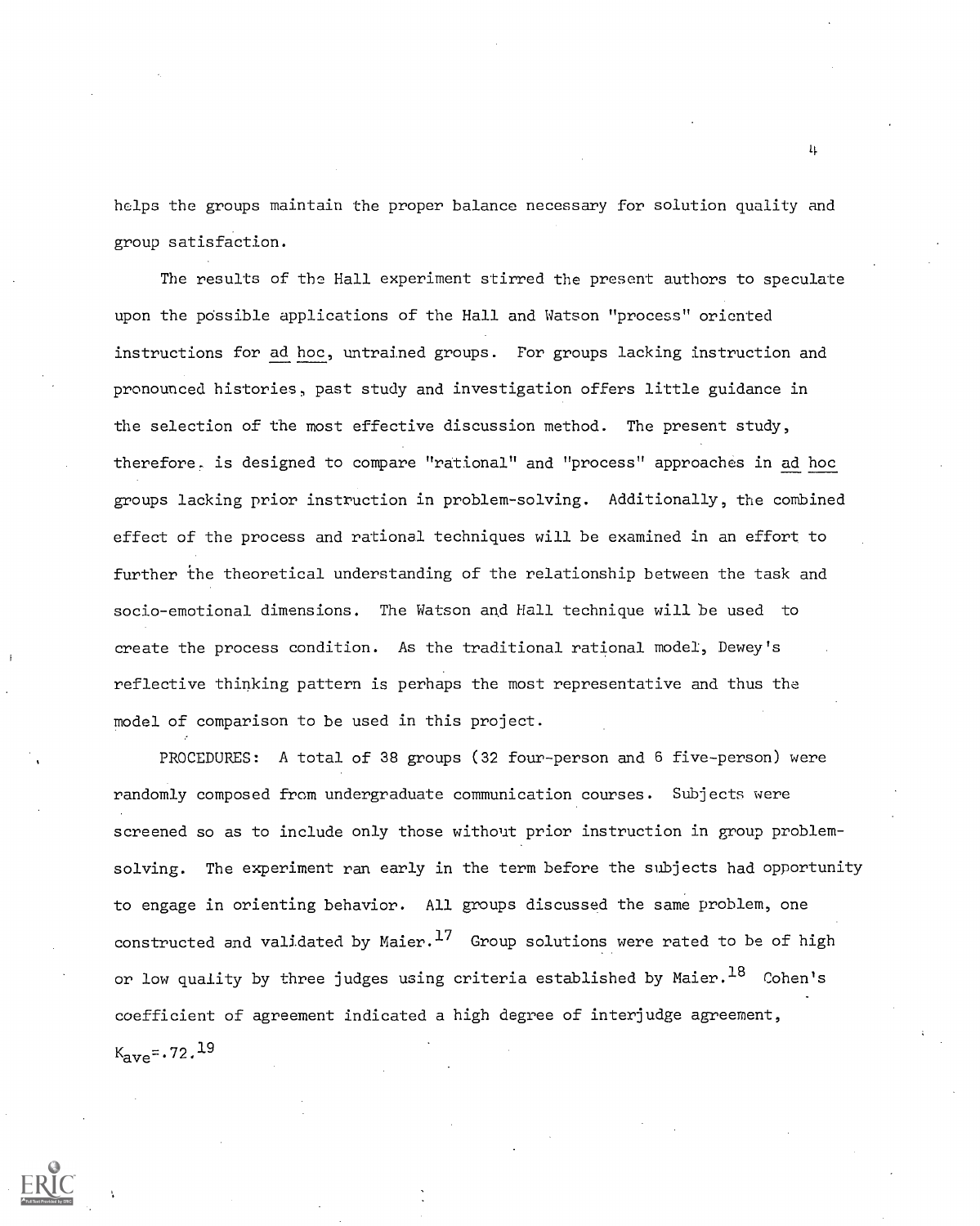Groups were randomly assigned to four different treatment conditions as follows:

No Pattern. As a control, ten groups solved the problem without instructions. Rational. Ten groups were asked to follow written instructions in the reflective thinking technique.<sup>20</sup>

Process. Nine groups were asked to follow written instructions in the managed conflict technique.<sup>21</sup>

Rational Process. Nine groups were asked to follow written instructions that included reflective thinking and managed conflict.

After the groups reported their solutions, a post-discussion questionnaire was used to measure satisfaction with group productivity, satisfaction with group solution, perception of tension, perception of the amount of idea conflict during the discussion, and the extent to which members expressed divergent viewpoints during the discussion.

RESULTS: A Kruskal-Wallis one-way analysis of variance was performed on the ranked solutions (high quality or low quality) obtained for the four experimental conditions. No significant difference was found ( $H = 4.06$ ) corrected for ties, df = 3).

Group questionnaire data were submitted to one-may analyses of variance yielding no significant F values. Table 1 provides a summary of F ratios for the nine Questionnaire items.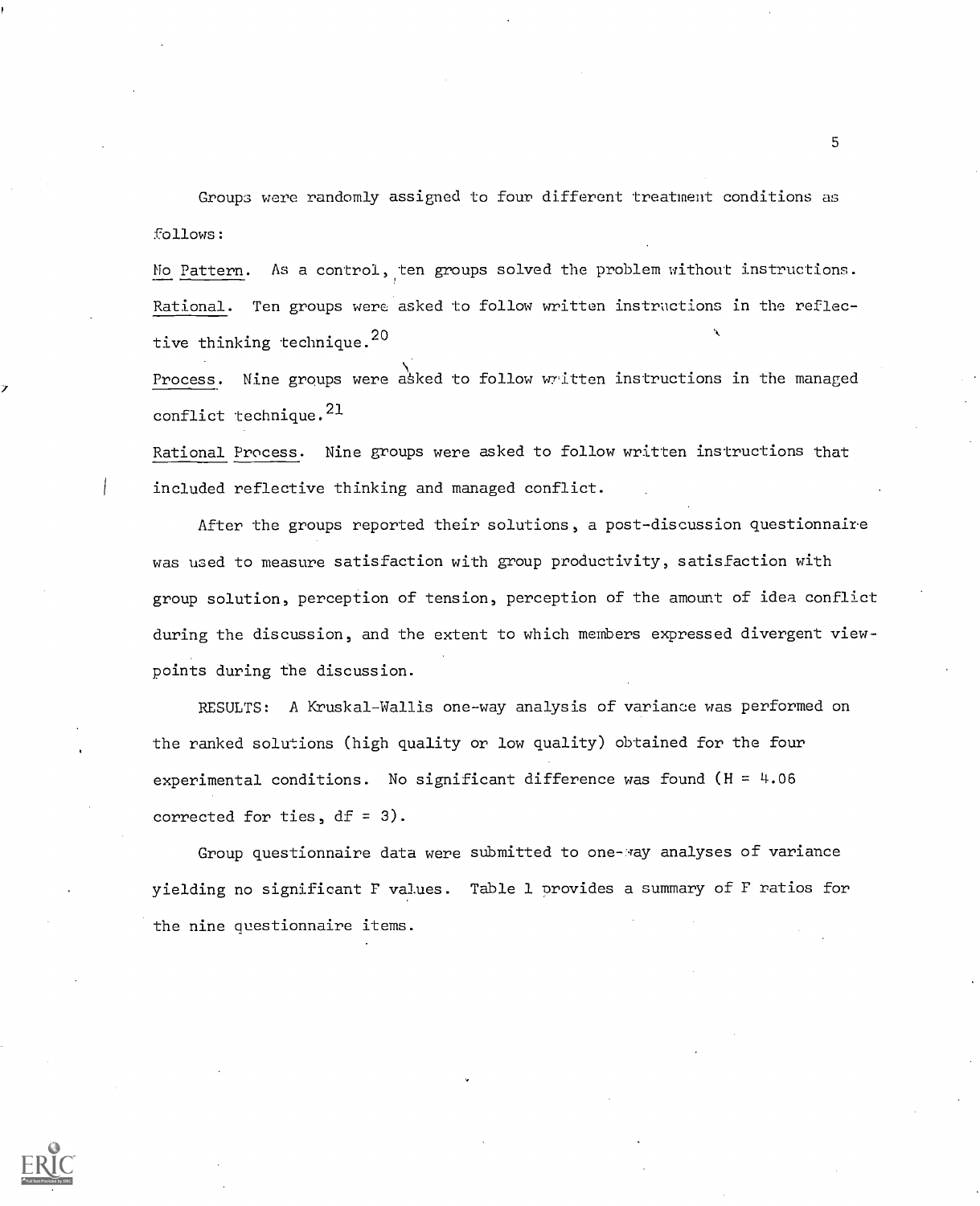|  | TABLE 1 |  |  |  |  |
|--|---------|--|--|--|--|
|--|---------|--|--|--|--|

### ANOVA Summary for Questionnaire Items

| Item:                                          | df      | F ratio |
|------------------------------------------------|---------|---------|
| Willingness to work again with the group<br>ı. | 3/155   | .15     |
| Satisfaction with group productivity<br>2.     | 3/156   | 1.57    |
| Satisfaction with group solution<br>3.         | 3/156   | 1.23    |
| Perceptions of tension in the group<br>4.      | 3/156   | .64     |
| Perceptions of tension resolution<br>5.        | 3/96    | 1.02    |
| Satisfaction with member rapport<br>6.         | 3/156   | .12     |
| Perceptions of idea conflict<br>7.             | 3/156   | 1.36    |
| Perceptions of conflict resolution<br>8.       | $3/131$ | 1.49    |
| Expression of divergent views<br>9.            | 3/156   | 2.16    |

DISCUSSION: The first important observation that emerges from the results is the failure to replicate the earlier "solution quality" success found by Hall for the managed conflict instructions. Although Hall had applied the technique to a scientifically-oriented problem whereas the present authors utilized a human relations problem, the utility of the instructions for ad hoc groups is still in doubt. An earlier study by the present authors replicated the Hall experiment using his scientifically- oriented problem and also failed to find significant difference between control groups and groups instructed in conflict management.22

The lack of support for the reflective thinking method offers further challenge toward its assumed superiority as a group problem-solving methodology. However, it might be argued that control groups of college students might naturally follow a logical,quasi-developmental approach to problem-solving stemming from their educational experiences. Further research is already being planned using different populations.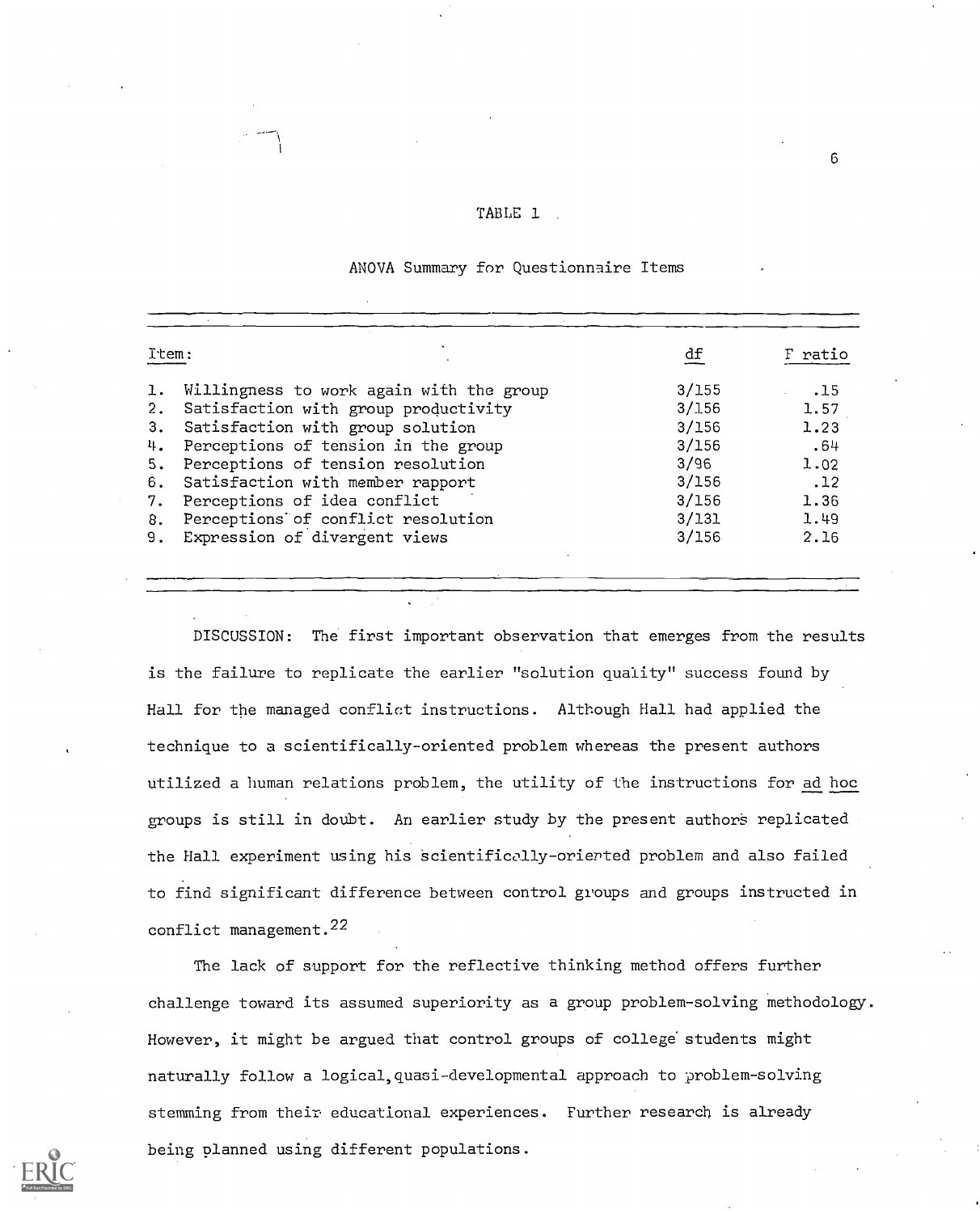The failure of the present study to confirm the utility of these instructions does not dictate the end of useful testing for these techniques. As well as using other populations for subjects, task problems of a different nature should be tested. The human relations problem used in this study lacked real relevance for the college students and, therefore, may have failed to provide a level of involvement sufficient to provide the conflict necessary to test the experimental conditions.

The results of group questionnaire data also indicate no significant differences between groups on variables such as satisfaction, amount of idea conflict, or perception of tension. Of prime interest is the observation that the "managed conflict" instructions did: not promote a climate of disagreement (or resolution of disagreement) that differed from reflective thinking or control groups. While the problem of substantive conflict remains a challenging area for small group investigation, these results failed to differentiate an appropriate technique useful for encouraging and controlling that conflict.

Although the authors entered this project in hopes of validating a written instruction technique useful for ad hoc, untrained, problem-solving groups, the results do not support the superiority of the instructions tested. It is possible that research presently underway by the authors will identify types of group tasks and populations for which one of the experimental techniques may be beneficially adapted. Future research is also scheduled to test for differences in group processes that might indicate necessary alterations or adaptations of the instructions that would increase their utility.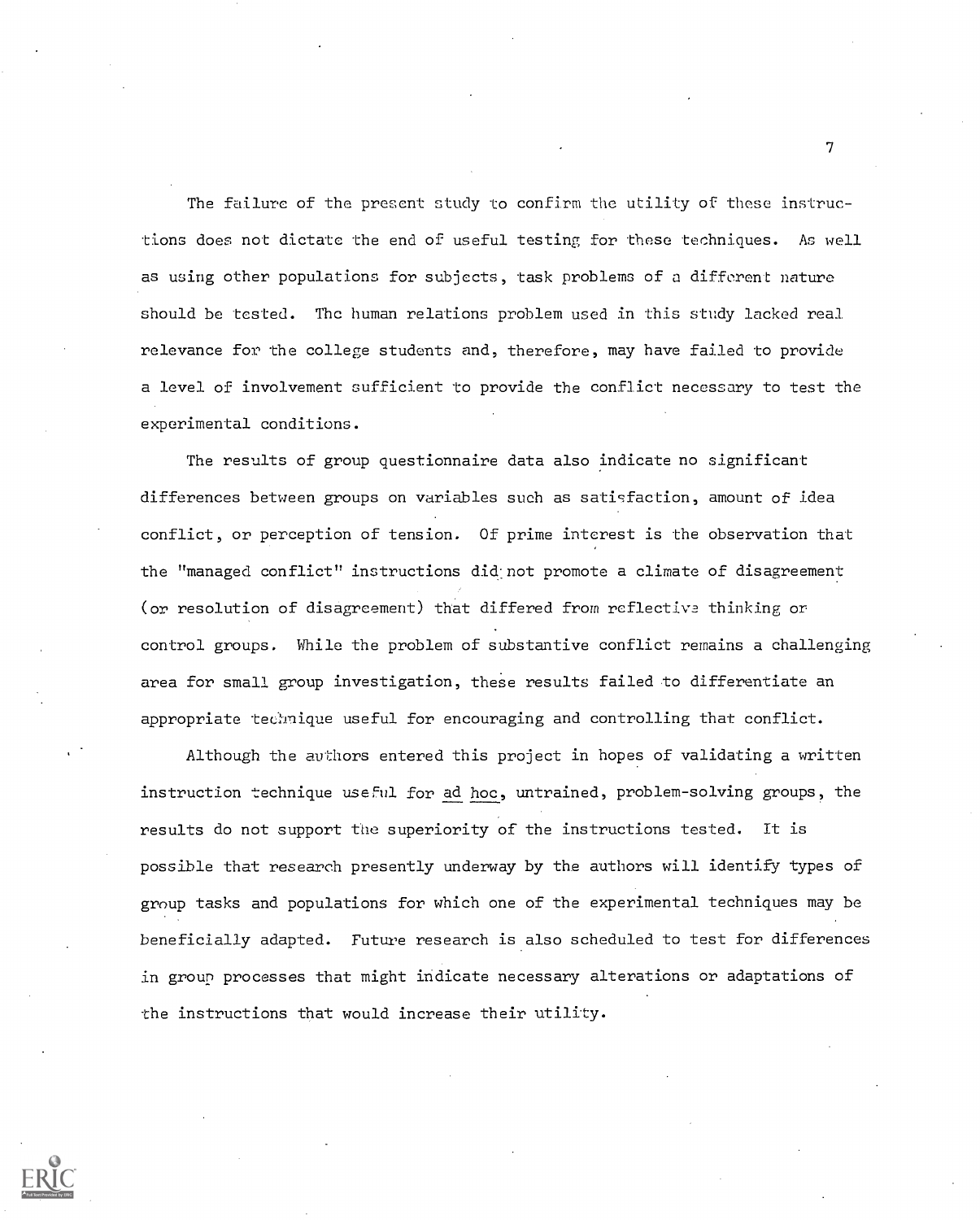#### NOTES

8

- 3. Robert F. Bales, "Adaptive and Integrative Changes as Sources of Strain in Social Systems," in Small Groups: Studies in Social Interaction, ed. by Hare, Borgatta, and Bales; and Ernest G. Bormann, Discussion and Group Methods, 1969, Chapter 7.
- 2. Robert F. Bales, "The Equilibrium Problem in Small. Groups," in Small Groups (see above note 1).
- 3. B. Aubrey Fisher, "Communication Research and the Task Oriented GI oup," Journal of Communication (June 1971), p. 139.
- 4, O. L. Bayless, "An alternate pattern for problem-solving discussion," Journal of Communication (Sept. 1967), pp. 188-197.
- 5. Bormann, op. cit., p. 279.

 $\mathcal{E}$ 

- 6. For a preliminary probe into the application of the T-group approach for training in group communication see Richard L. Weaver, II, "Sensitivity Training and Effective Group Discussion," Speech Teacher (Sept. 1971), pp. 203-207.
- 7. Sandra W. Pyke and Cathie A. Neely, "Evaluation of a Group Communication Training Program," Journal of Communication (Sept. 1970), pp. 291-304.
- 8. Carl E. Larson and Robert D. Gratz, "Problem-Solving Discussion Training and T-Group Training: An Experimental Comparison," Speech Teacher (Jan. 1970), pp. 54-57.
- 9. Jay Hall, "Decisions, Decisions, Decisions," Psychology Today (Nov. 1971), pp. 51-54, and 86-89.
- 10. Ibid., p. 88.
- 11. Goodwin Watson notes that sensitivity training strives for "frank, free, open communication." He further notes: "This climate, when achieved, permits the group to use more fully the potential resources of all members, to reach decisions based upon true consensus, and to engage creatively, flexibly, and adaptively in cooperative action toward shared goals." Social Psychology (1966), p. 134. Douglas Bunker found that persons experiencing sensitivity training underwent changes that included (a) a greater acceptance of others; (b) more openness to new information; and (c) more receptive listening. These changes were significant when compared to control groups. "Individual Applications of Laboratory Training," Journal of Applied Behavioral Sciences (1965), pp. 131-148.
- 12. Norman Maier, et. al., "Differences and Disagreement as Factors in Creative Group Problem-Solving," Journal of Abnormal and Social Psychology (1962), pp. 206-214.